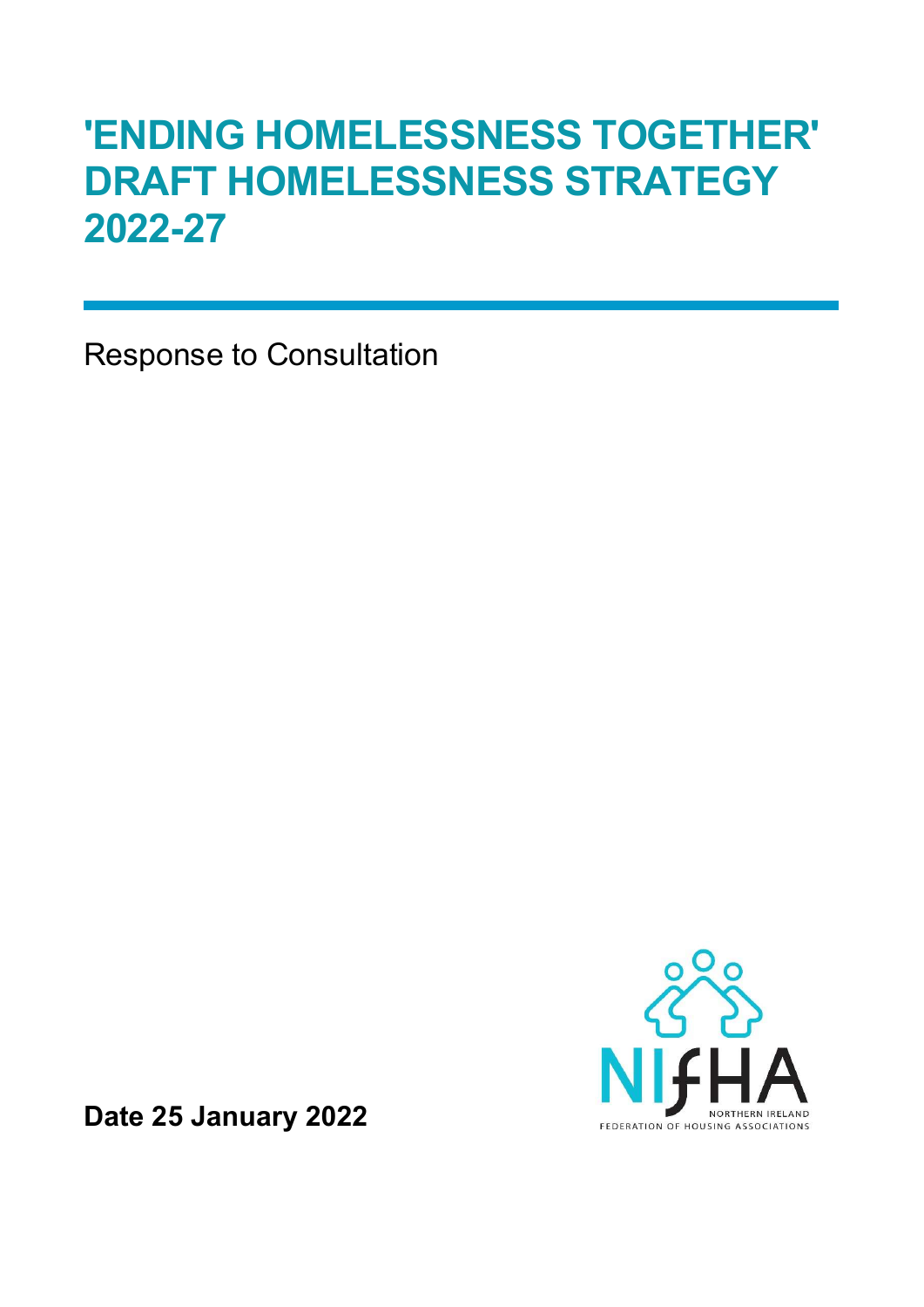## ABOUT NIFHA

The Northern Ireland Federation of Housing Associations, formed in 1977, is the representative body for Northern Ireland's 20 registered housing associations.

Our members are all not-for-profit organisations. Together, supported by the Department for Communities and the Housing Executive, they provide just under 56,000 social and affordable homes.

Housing associations access private finance to effectively double the number of homes they could build with government housing association grant alone.

Housing associations also deliver high quality care and support to help people stay as independent as possible.

 Working in partnership with other organisations, they also invest millions each year in community services and facilities.

Our sector employs more than 3,200 people and manages housing assets worth £4.5 bn.

NIFHA welcomes the opportunity to comment on the 'Ending Homelessness Together' Draft Homelessness Strategy 2022-27.

## PART 1: SETTING THE CONTEXT

The draft strategy provides an overarching framework that will guide how homelessness is addressed over the next five years.

Key considerations include how we respond to a post pandemic society, including the identification of innovative ways of working and the continued improvement of homelessness services, in order to achieve the vision of 'Ending Homelessness Together'.

### PART 2: CONSULTATION QUESTIONS

#### The vision of 'Ending Homelessness Together'

1 Do you agree with the vision of 'Ending Homelessness Together'?

| es |  |
|----|--|
|    |  |

The vision delivers a message of positivity and rightly highlights the need for collaborative working beyond the Social Housing Providers as it is known that no one entity can end homelessness.

The input of the Health & Social Care sector will be crucial in bringing together this Strategy, particularly for jointly commissioned services.

Housing associations would welcome more details as to how various Departments /partners are accountable for contributing to ending homelessness as set out in the Strategy

#### The aim of 'Wherever possible homelessness should be prevented, if homelessness cannot be prevented it should be rare, brief and non-recurring'?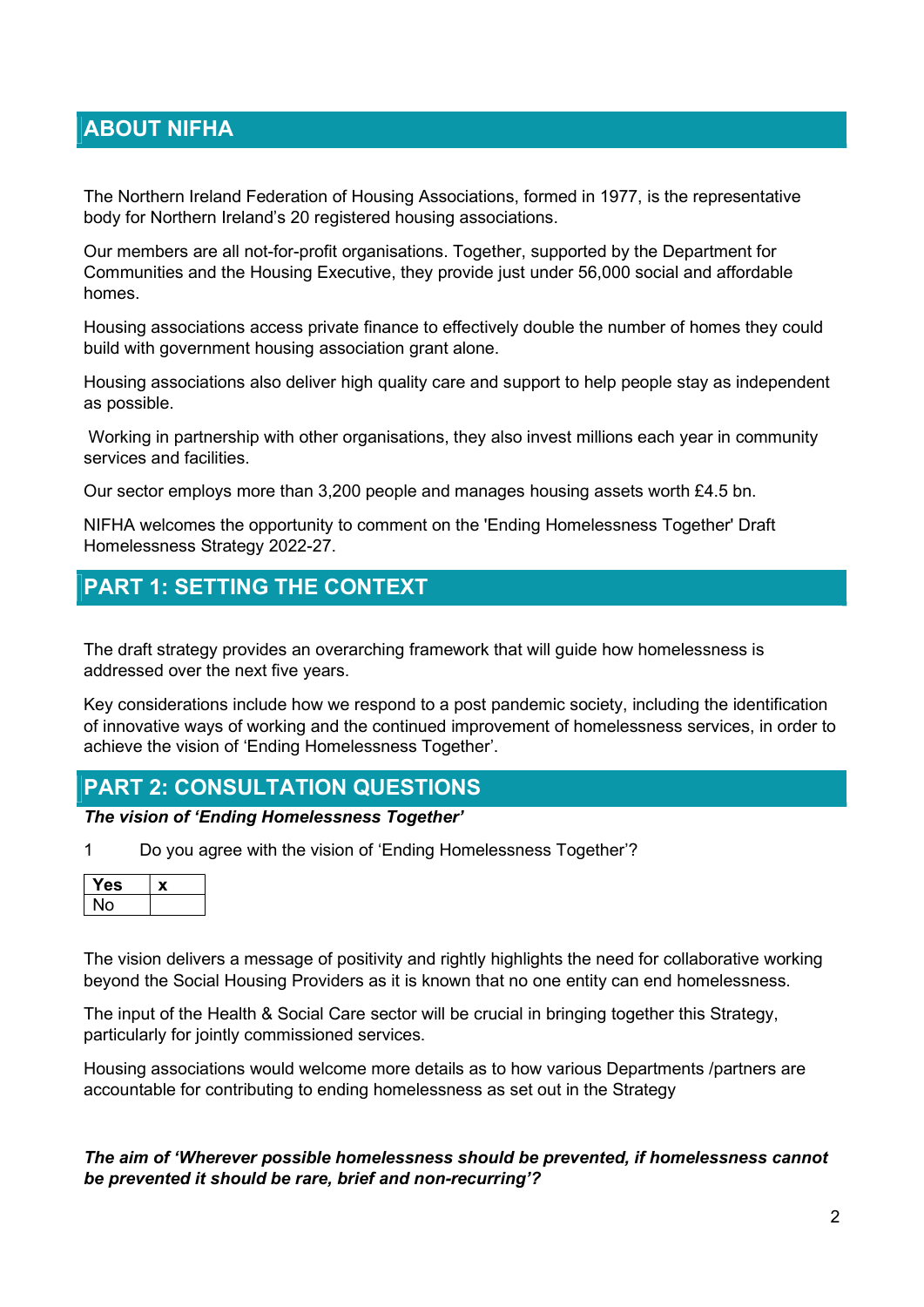2 Do you agree with the aim of 'Ending Homelessness Together?'

| 'S |  |
|----|--|
|    |  |

The aim of Ending Homelessness Together is concise and aspirational. By using the caveat "wherever possible" the Strategy recognises that homelessness is not always avoidable especially in the current climate e.g., loss of income, complex and changing needs of service users, relationship breakdown and mental health issues all exasperated throughout Covid-19.

A truly collaborative approach is necessary, extensive wraparound support for those who need it and suitable funding from the outset even then with all the necessary tools it will not always be possible to prevent homelessness. This strategy will require new partnership/ multi agency approaches to tackle the complex issues leading to homelessness / repeat homelessness.

Whilst it's agreed that where homelessness occurs it should be brief and non-recurrent this in itself would be resource intensive and assumes that appropriate accommodation will be available. It is not clear in the Strategy how this will be achieved as additional funding is yet to be sourced.

The aim provides a sense of recognition and realism. "Rare, brief and non-recurring" is again ambitious and relies upon a number of the enablers discussed later in the Strategy, for example the provision of accommodation to move on to.

Again, more detail would be welcome regarding how those vulnerable to homelessness are identified and engaged with in a way that enables preventative work to be done. Front line staff are critical to this and a focus on staff training across frontline contact points would support this key work.



3 Do you agree with the principles that will guide the delivery of the Strategy?

|   |                            | Yes | No |
|---|----------------------------|-----|----|
|   | <b>Person Centred</b>      |     |    |
| B | <b>Evidence Based</b>      |     |    |
|   | <b>Partnership Working</b> | x   |    |
|   | <b>Expert Led</b>          | х   |    |
|   | Responsive                 | x   |    |
|   | Innovative                 | x   |    |
|   | Delivering Value for Money |     |    |

The seven principles have been well selected and should provide a solid foundation on which to guide the delivery of this Strategy.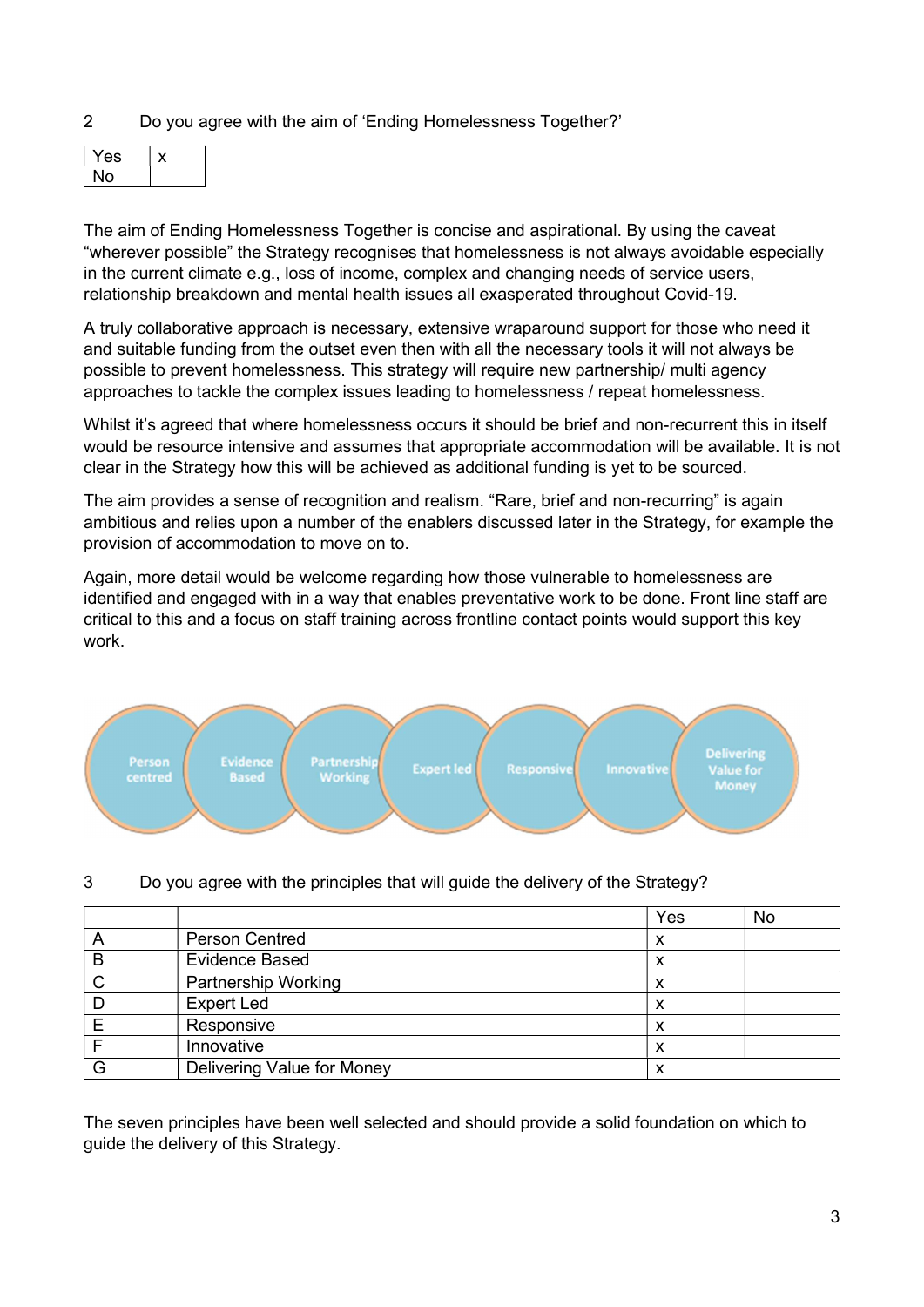With regard to 'Evidence Based' to help inform decision making- there are acknowledged barriers that prevent vulnerable individuals acquiring essential evidence, for example

- GP's can charge for medical evidence, and some may not provide letters in support of applications.
- Young people (who are acknowledged in the Strategy as particularly vulnerable to homelessness) are often living in unsafe family environments and may not have engaged with support services and would struggle to provide evidence of their predicament. They may be living with family/parents in fear of violence/abuse, yet it is the family/parents who are asked to provide evidence that the young person is at risk.

In such circumstance efforts should be made by staff to seek other corroboration or information to support the young person's application. Furthermore, it should be clear in decisions what weight was given to evidence and efforts made to address lack of evidence.

Housing associations feel that this will require adequate resources around the supply of housing, effective partnership working and tailored wrap around support from the initial assessment through to re-housing process, especially in the first crucial weeks of a new tenancy.



#### OBJECTIVE 1 SEE PAGE 29 TO 31 OF DRAFT STRATEGY

The aim is to create a preventative environment where homelessness is rare, brief, and nonrecurrent. In focussing on homeless prevention, early preventions are the interventions of choice, services are person centred and that homeless prevention is not seen only as a housing issue

4 Do you agree with the focus objective 1 - 'Prioritise homelessness prevention?

| .s |  |
|----|--|
|    |  |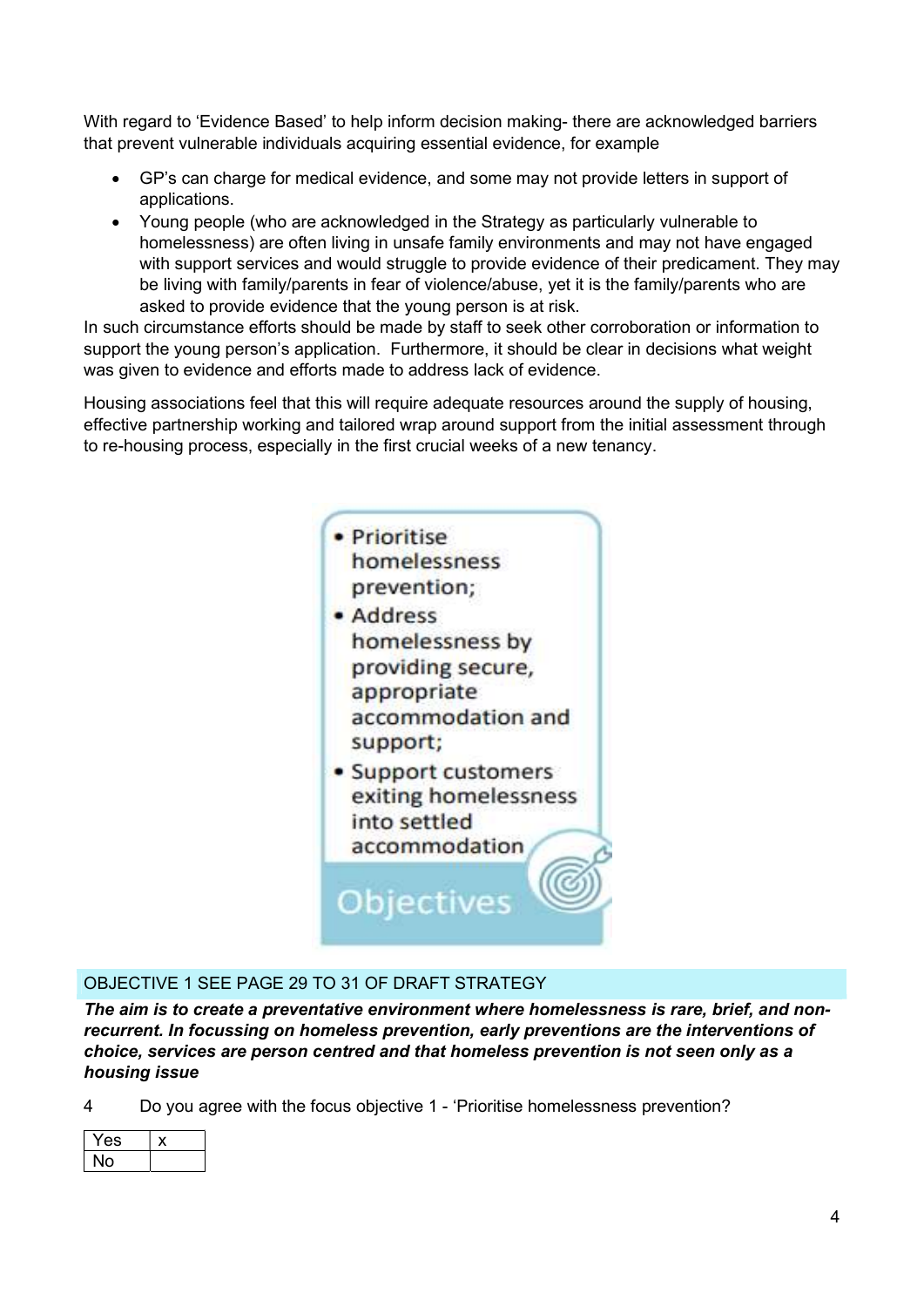Firstly, the reduction in the number of objectives set out by this Strategy is welcomed and it's agreed that 3 is a more manageable number.

Objective 1 correctly recognises that Homelessness is not solely a Housing issue and that an interdepartmental approach is required e.g., Dept of Health and Dept of Justice can both play a key role.

The prevention of homelessness has been recognised for many years as being the most crucial element to addressing homelessness and its widespread, connected issues. The focus should remain on prevention and the potential interventions which will contribute to this objective.

Effective preventative working requires sufficient resourcing enabling timely access to services and support as housing alone cannot deal with some of the more complex issues such as addiction, poor mental health and in some cases trauma, which can very often lead to ASB complaints and increased risk of homelessness / repeat homelessness.

Whilst the Strategy has acknowledged that services in rural areas are required, as are services for young people, the Strategy does not address how / whether adequate resourcing will be in place to provide necessary preventative interventions.

5 Do you agree with the focus outlined in objective 1 that will guide the Year 1 Action Plan? The draft Strategy outlines that actions identified in each year's Annual Plan throughout the lifespan of the Strategy will focus on the following:

- **Primary Prevention Activity**
- **Secondary Prevention Activity**
- **Tertiary Prevention Activity**

| es |  |
|----|--|
| О  |  |

The focus of Objective 1 Preventing Homelessness is agreed with - and it is pleasing to see the breakdown of preventative activity into three tiers.

The Primary preventative activity will rely heavily on effective, in depth and ongoing consultation with the key stakeholders identified at Page 23 if policy is to be influenced meaningfully.

The success of these actions is dependent on an inter departmental action plan- without sight of this it is hard to comment on likely effectiveness. Greater resources will be required by Statutory and Voluntary providers to undertake the key tasks associated with secondary and tertiary activity.

A What priority actions do you feel should be considered for objective 1 in the Year 1 Action Plan?

Whilst Primary Prevention is essential it is likely to take time. Secondary and Tertiary Activity should be considered equally as priority actions as opposed to an inferred hierarchy of importance. To advocate for Housing associations with Joint Management Partners within the Homelessness Sector we agree that further resources for intervention is required pre crisis. Those involved directly in the delivery of services are best placed to identify risks which may lead to homelessness.

An increased focus on Tenancy Sustainment by ensuring that tailored, wraparound support is available for those tenants who need it from the beginning of a new tenancy would be welcomed. Housing associations with dedicated Financial Inclusion Teams can assist with income maximisation and tenancy sustainment. This would be a useful resource for voluntary providers.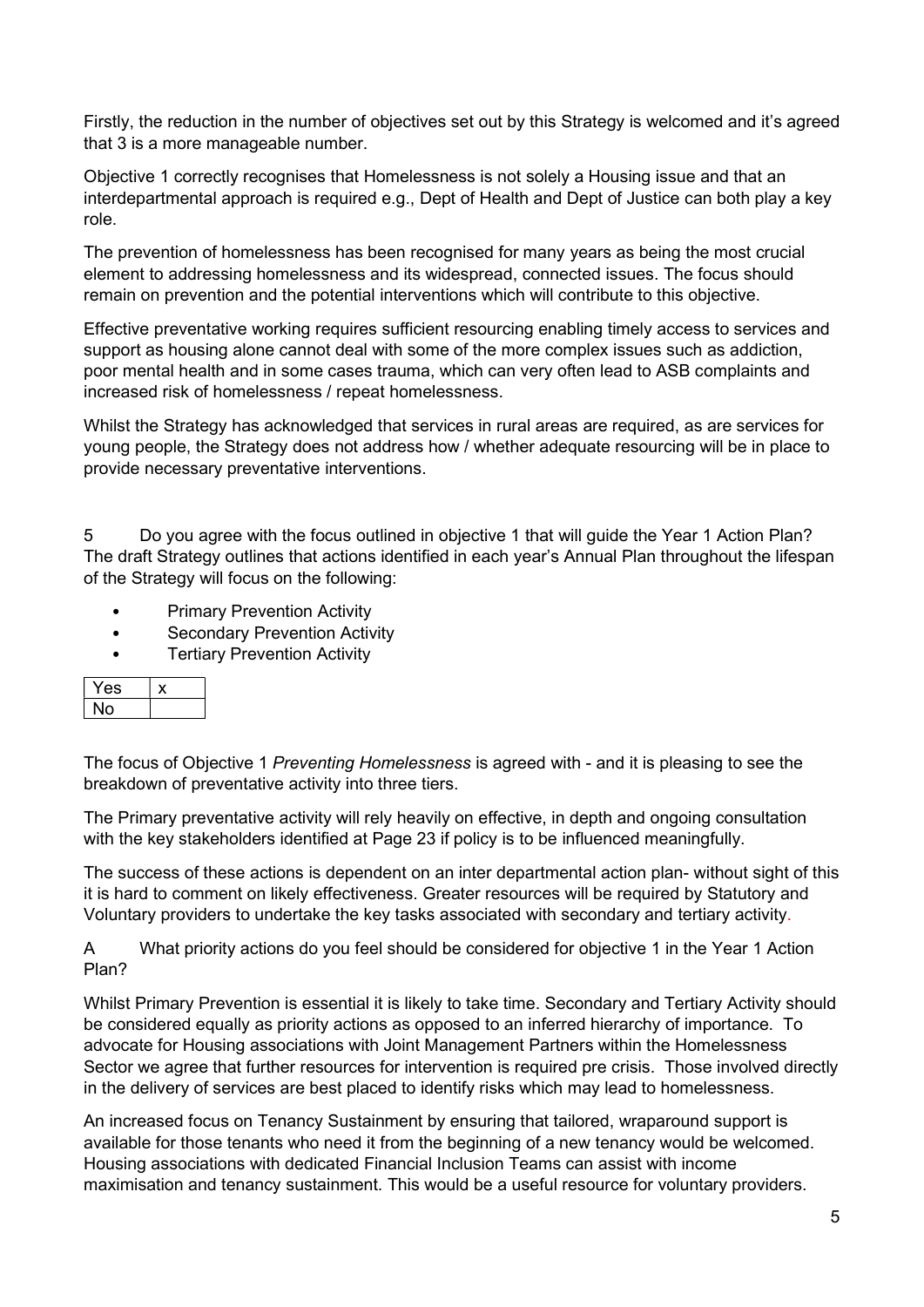Housing association partners recognise the benefit of the Homelessness Prevention Fund and would welcome more of the same.

#### OBJECTIVE 2 SEE PAGE 32 TO 39 OF DRAFT STRATEGY

The aim is to address homelessness when it cannot be prevented by providing customers with solutions that meet both their accommodation and support needs at the point of need.

6 Do you agree with objective 2 - 'Address homelessness by providing secure, appropriate accommodation and support.

| es |  |
|----|--|
|    |  |

While this statement is agreed with- there needs to be recognition that due to a lack of available accommodation, Service Users may be 'pigeonholed' into unsuitable accommodation which does not meet their needs. This often leads to a further breakdown and reinforces the need to increase supply and focus on appropriateness. Access to the right accommodation in the right place with tailored, wraparound support will be fundamental to achieving this objective. This will also require sustainable levels of funding going forward.

Greater flexibility should be given to homelessness services. Where the two-year maximum stay applies this does not offer everyone an appropriate period to address their issues and develop the necessary skills and supports which would enable them to successfully move on to permanent accommodation. A review of Supporting People funding in this regard is critical.

7 Do you agree with the focus outlined in objective 2 that will guide the Year 1 Action Plan? The draft Strategy outlines that actions identified in each year's Annual Plan throughout the lifespan of the Strategy will focus on the following:

- Understanding the needs of our customers
- Improving Access & Inclusion
- Flexible and responsive accommodation & support services at the point of need
- Implementing 'Homeless to Home', Strategic Action Plan for Temporary Accommodation

| ۰., |  |
|-----|--|
|     |  |

A more flexible approach is required to maximise the potential of existing stock and support services is needed. However, to improve access and inclusion, Services will need to review the current thresholds agreed with NIHE. At present, Services are already experiencing difficulty with recruitment and retention of staff. It would therefore be challenging to ask staff teams to deal with a more challenging environment.

Lived experience will be key in understanding the needs of customers and guiding this focus.

Homeless to Home is again aspirational. While agreeing with this it in principle it hinges largely on the availability of appropriate, permanent accommodation to allow a move from temporary housing.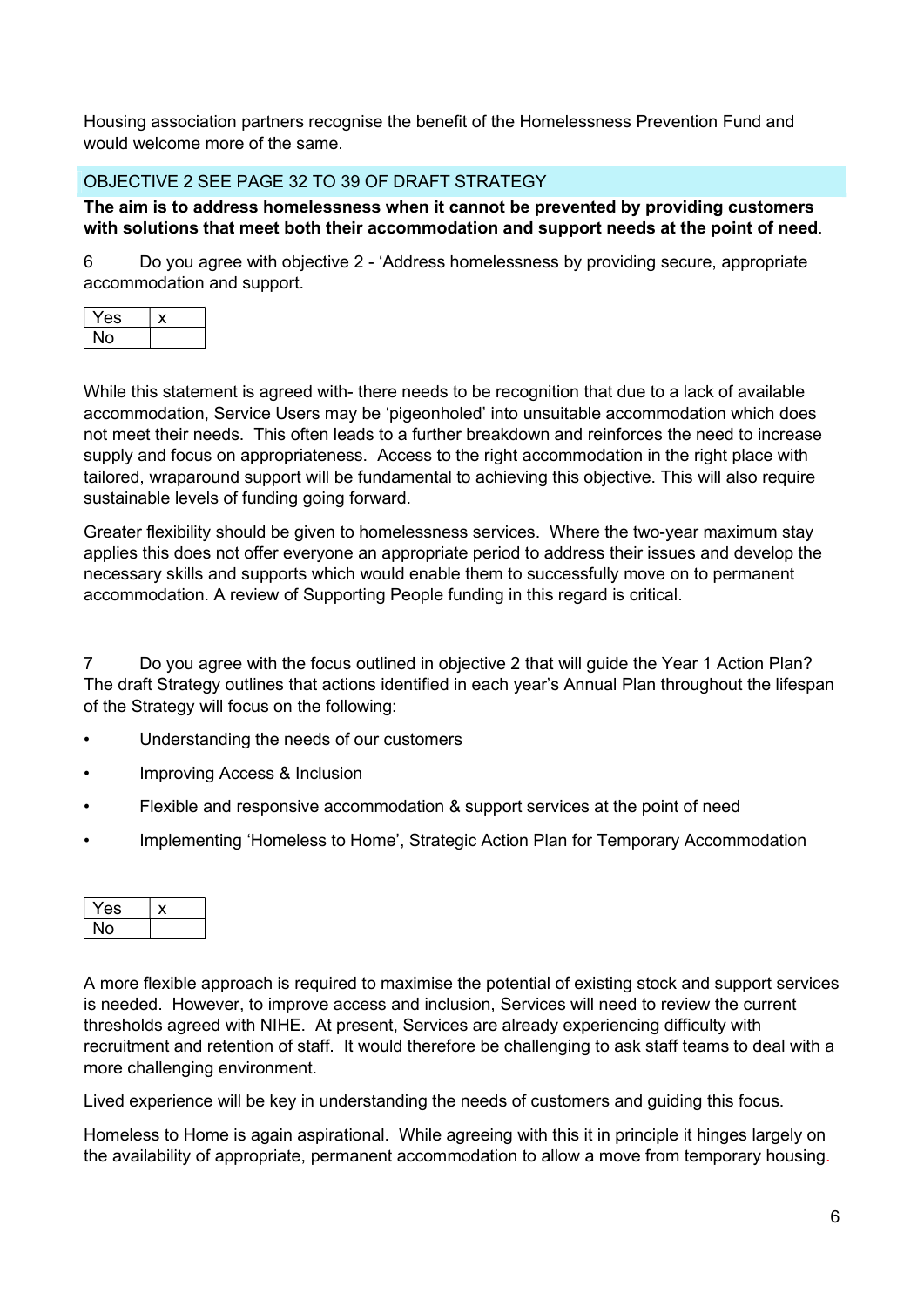A What priority actions do you feel should be considered for objective 2 in the Year 1 Action Plan?

Develop clear support pathways for tenants at risk of becoming homeless in terms of referral pathways to tackle some of the causes such as addictions/mental health issues and embed this as a fundamental requirement of the homelessness assessment process. This will ensure that the applicant's needs can be safely met and managed appropriately.

#### OBJECTIVE 3 SEE PAGE 40 TO 48 OF DRAFT STRATEGY

The Housing Executive has identified a number of key enablers which if in place will improve the likelihood of delivering our strategic aim in terms of person centred and housing led services. Work to deliver these enablers will also be reflected in the Annual Action plans

8 Do you agree with objective 3 - 'Support customers exiting homelessness into settled accommodation'?

| -<br>:S<br>– |  |
|--------------|--|
|              |  |

Objective 3- that we should support individuals to exit homelessness into settled accommodation is agreed with. However, resettlement must be at a time when the individual is ready, or the individual is provided with the appropriate support in their settled accommodation until it is clear they have the skills to sustain their home. Due to the complexity of some individual's needs, some may require more than the current 2 years allowed with support services. Therefore, flexibility should be permitted in some cases for continued support to ensure that individual is equipped to sustain settled accommodation. By waiting until the Service User is ready, we can improve tenancy sustainment opportunities and reduce a return to homelessness. Alternatively, an appropriate support package needs to be provided to the individual in their permanent home to maximise opportunities for sustainment.

9 Do you agree with the focus outlined in objective 3 that will guide the Year 1 Action Plan? The draft Strategy outlines that actions identified in each year's Annual Plan throughout the lifespan of the Strategy will focus on the following:

- Housing Supply
- **Support**
- Community Integration

| :S |  |
|----|--|
|    |  |

These three actions are vital, particularly increasing Housing Supply which will enable the move on from temporary to settled accommodation for service users. An increasing prevalence of individuals who are essentially 'bed blocking' much needed temporary support services due to limited or no move on options available has been noted as a barrier. An increase in the use of Housing First models, with increased and individualised support needs to be made available to prevent a cycle of homelessness.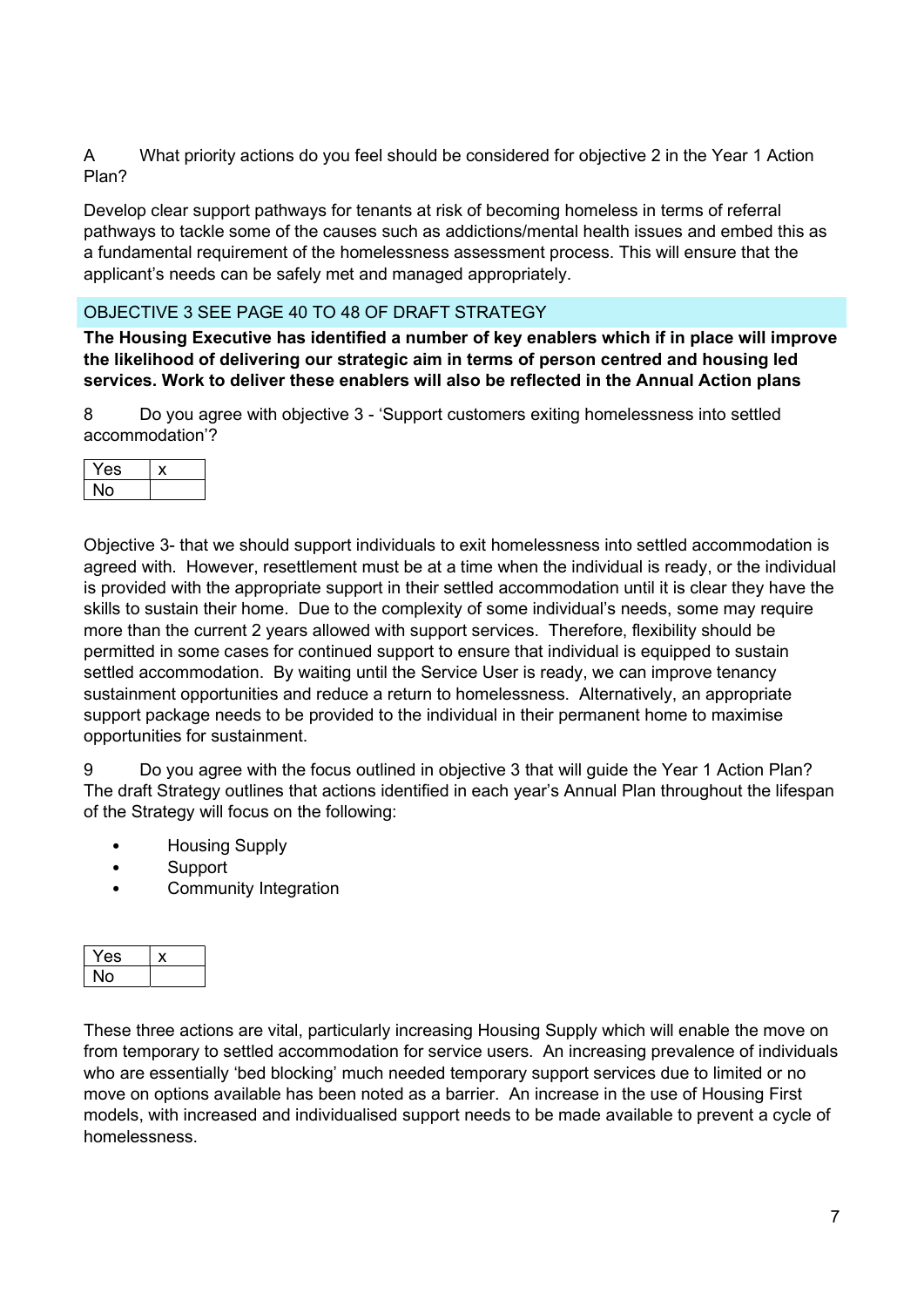Housing association support community integration. However, challenges that homelessness and complex needs can bring to communities cannot be ignored and support to communities in dealing with such challenges must be provided.

A What priority actions do you feel should be considered for objective 3 in the Year 1 Action Plan?

Access to tailored, wraparound support that follows the person from temporary to settled accommodation from day 1. Support whilst in temporary accommodation to develop tenancy sustainment skills is imperative and as such service providers must be adequately funded to undertake this critical life changing work - a review of Supporting People funding for service providers in the sector is an essential priority action.

We agree that housing supply is key and therefore sourcing adequate funding to ensure access to required housing option is vital.

|   |                              | Yes | No |
|---|------------------------------|-----|----|
| A | <b>Experiential Evidence</b> | х   |    |
| B | Collaboration                | ́   |    |
| C | Legislation                  | ́   |    |
| D | Interdepartmental Approach   | ́   |    |
|   | Funding                      |     |    |
|   | <b>Staff</b>                 |     |    |
| G | <b>Process</b>               |     |    |

10 Do you agree with the enablers that are outlined in the draft Strategy?

H What would you want to see prioritised in the Year 1 Action plan in terms of enablers?

#### Funding

There is inadequate funding to prevent and address the issue of Homelessness. As a key enabler a review of funding should be undertaken.

At present Services are unable to operate to their potential due to a decrease in SP funding in real terms. Any increase in funding would likely only return service to baseline in funding rather than provide any additionality.

Funding is needed to deliver positive outcomes followed by collaboration to inform the process and legislation

11. Please provide any other comments which should be considered in the development and delivery of the Homelessness Strategy 2022-27

Of fundamental concern is the lack of detail and clarity regarding funding to enable delivery of the priorities and the Temporary Accommodation Action Plan which is critical to addressing homelessness.

Without the resources to source the various temporary accommodation models, fund preventative work and support Service Providers the issues will remain.

The work of Service Providers within the sector is already at risk due to the freeze in Supporting People funding and funding levels must be addressed to enable Service Providers to continue to deliver much needed quality services to the most vulnerable in our society.